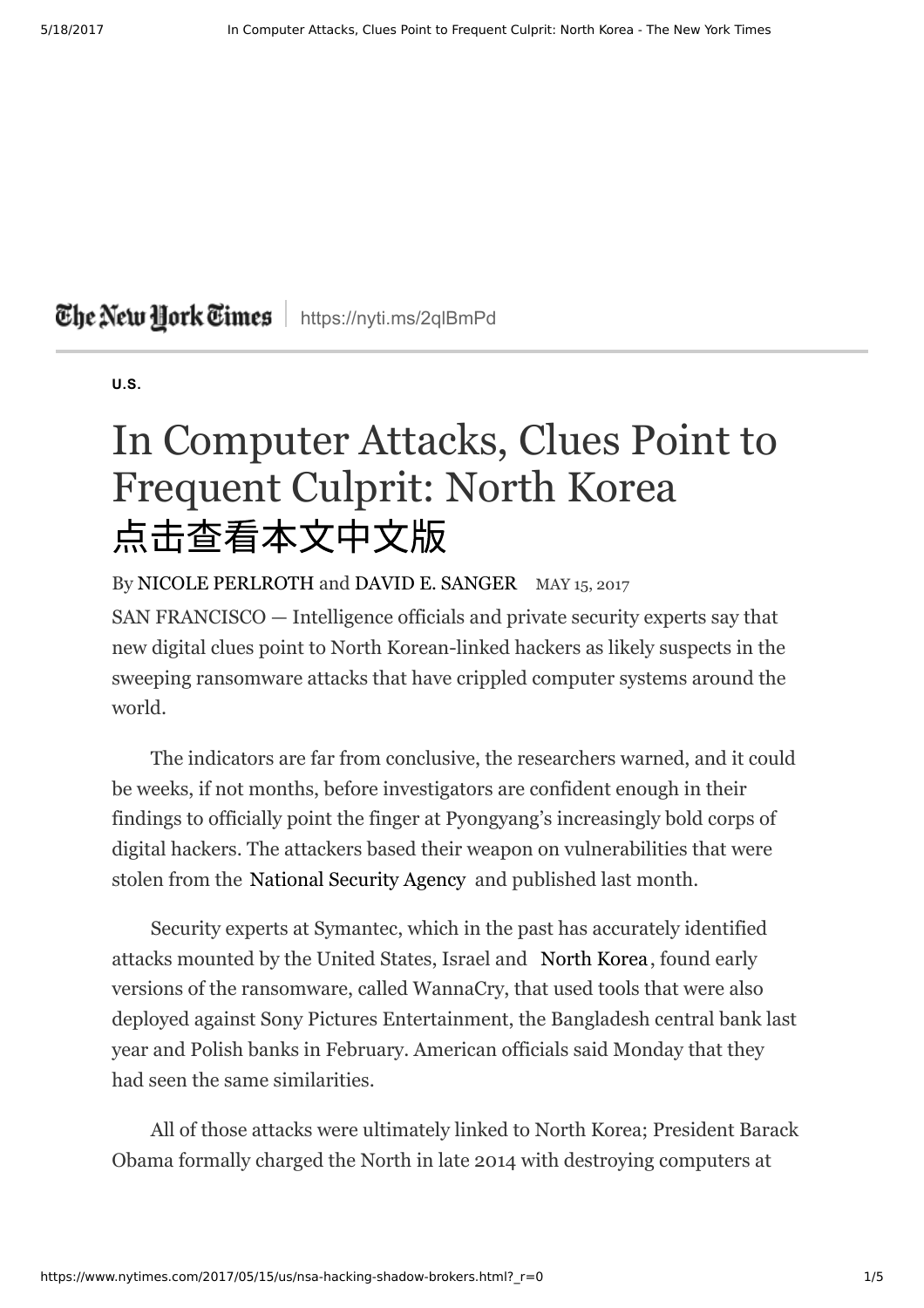Sony in retaliation for a comedy, "The Interview," that envisioned a [C.I.A.](http://topics.nytimes.com/top/reference/timestopics/organizations/c/central_intelligence_agency/index.html?inline=nyt-org) plot to kill Kim Jong-un, the country's leader.

The computer code used in the ransomware bore some striking similarities to the code used in those three attacks. That code has not been widely used, and has been seen only in attacks by North Korean-linked hackers. Researchers at Google and Kaspersky, a Moscow-based cybersecurity firm, confirmed the coding similarities.

Those clues alone are not definitive, however. Hackers often borrow and retrofit one another's attack methods, and government agencies are known to plant "false flags" in their code to throw off forensic investigators.

"At this time, all we have is a temporal link," said Eric Chien, an investigator at Symantec who was among the first to identify the Stuxnet worm, the American- and Israeli-led attacks on Iran's [nuclear program](http://topics.nytimes.com/top/news/international/countriesandterritories/iran/nuclear_program/index.html?inline=nyt-classifier) , and North Korea's effort to steal millions from the Bangladeshi bank. "We want to see more coding similarities," he said, "to give us more confidence."

The new leads about the source of the attacks came as technology executives raised an alarm about another feature of the attacks: They were based on vulnerabilities in [Microsoft](http://www.nytimes.com/topic/company/microsoft-corporation?inline=nyt-org) systems that were found by the N.S.A. and apparently stolen from it.

In [a blog post](https://blogs.microsoft.com/on-the-issues/2017/05/14/need-urgent-collective-action-keep-people-safe-online-lessons-last-weeks-cyberattack/#hYj6ftCXFUE6aBR8.99) on Microsoft's website over the weekend, Brad Smith, the company's president, asked what would happen if the United States military lost control of "some of its Tomahawk missiles" and discovered that a criminal group was using them to threaten a damaging strike. It was a potent analogy, and an unusually public airing of the newest split in the Silicon Valley-Washington divide.

Over the past few months, it has become clear that the intelligence community's version of Tomahawks — the "vulnerabilities" the N.S.A. and C.I.A. have spent billions of dollars to develop to break into foreign computers and foil Iranian nuclear programs or North Korean missiles — are being turned against everyday computer users around the world.

"We have seen vulnerabilities stored by the C.I.A. show up on WikiLeaks," Mr. Smith wrote, "and now this vulnerability stolen from the N.S.A. has affected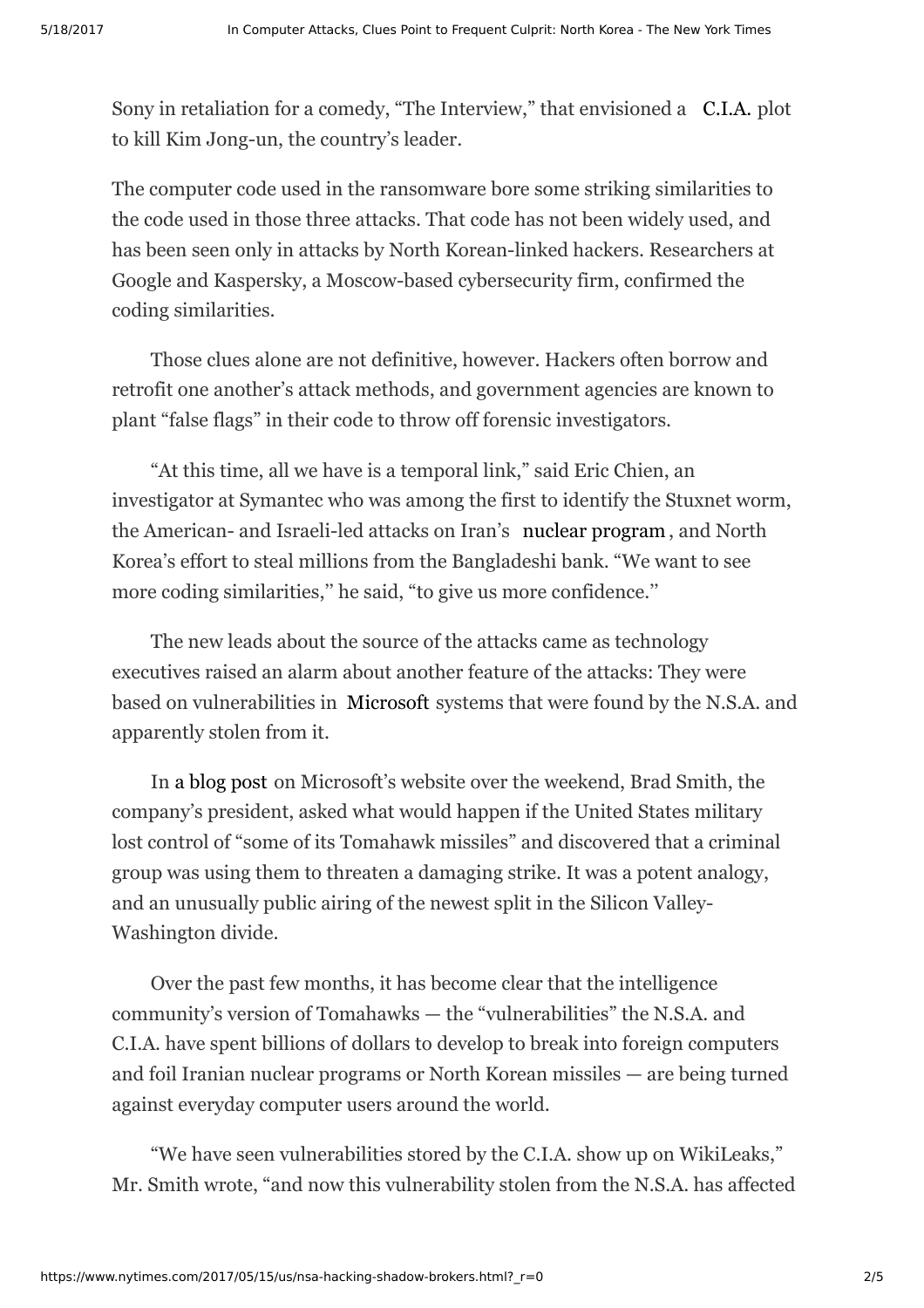customers around the world."

The N.S.A.'s tools were published last month by a hacking group calling itself the Shadow Brokers, which enabled hackers to bake them into their ransomware, which then spread rapidly through unpatched Microsoft computers, locking up everything in its wake.

There is no evidence that the North Koreans were involved in the actual theft of the N.S.A. hacking tools. There are many theories, but the favorite hypothesis among intelligence officials is that an insider, probably a contractor, stole the information, much as Edward J. Snowden lifted a different trove of information from the N.S.A. four years ago.

But hackers quickly seized on the published vulnerabilities to wreak havoc on computer systems that were not "patched" in recent months, after the N.S.A. quietly told Microsoft about the flaw in their systems. The damage wreaked in recent days could well escalate into the billions of dollars, security experts say, particularly now that any criminal, terrorist or nation state has the ability to tease the tools apart and retrofit them into their own hacking tools.

Not surprisingly, government officials say it is not entirely their fault. They will not confirm or deny what Mr. Smith says outright: That these "vulnerabilities" come out of America's growing cyberarsenal. At a news conference at the White House on Monday, Thomas Bossert, President Trump's Homeland Security adviser, told reporters, "This was not an exploit developed by the N.S.A. to hold organizations ransom," he said. "This was a vulnerability exploit that was part of a much larger tool put together by the culpable parties."

"The provenance of the underlying vulnerability is not of as much concern to me," Mr. Bossert said, stepping around the delicate question of the N.S.A.'s role.

The weapons used in the attacks that started Friday, government officials insist, were cobbled together from many sources. And the fault, they argue, lies with whoever turned them into weapons — or maybe with Microsoft itself, for not having a system in place to make sure that when they issue a patch that neutralizes such attacks, everyone around the world takes the time to fix their systems. Or with the victims, who failed to run their security updates made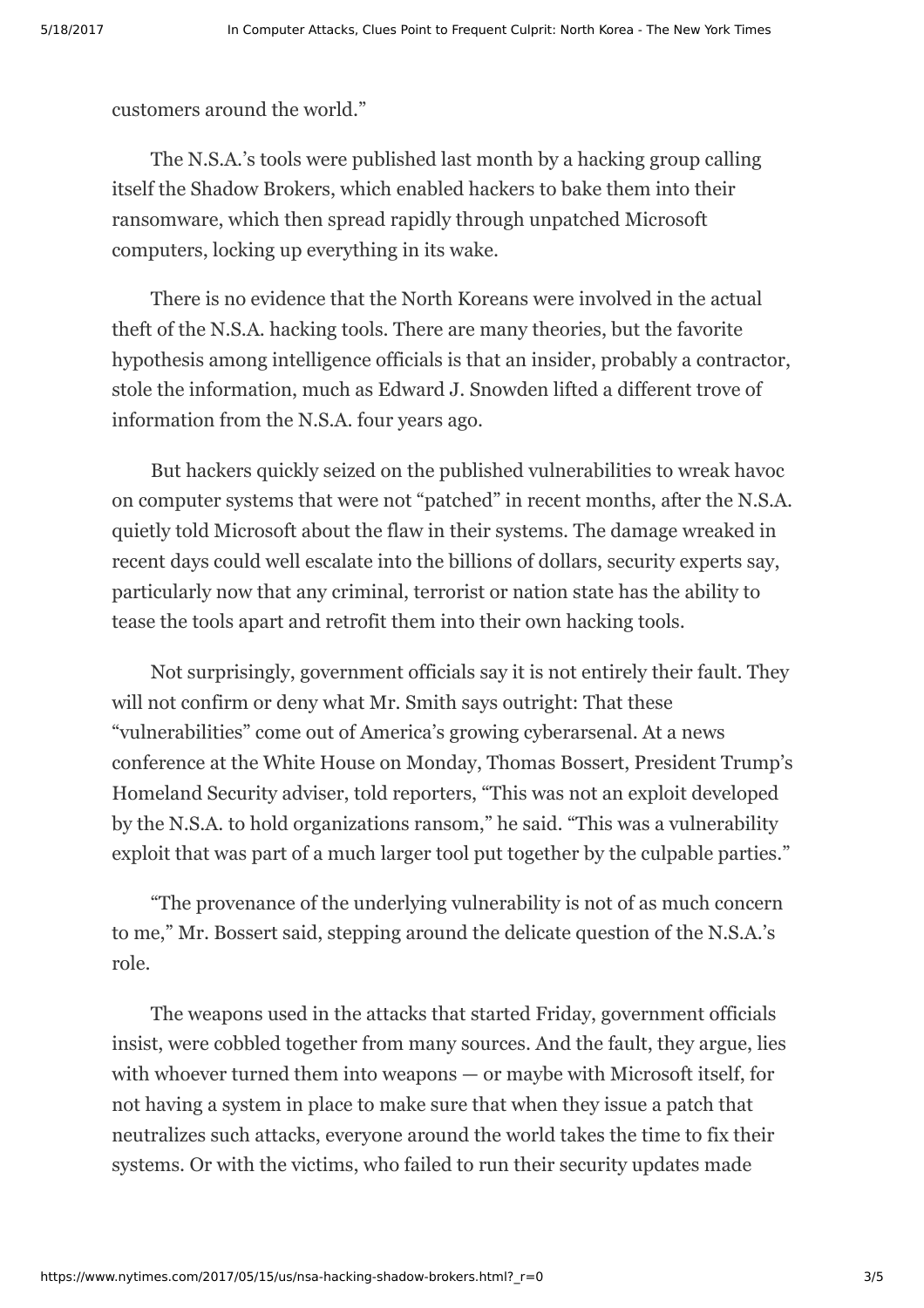available two months ago, or who continue to use so-called "legacy" software that Microsoft no longer supports.

When asked about the source of the attack, Mr. Bossert said on Monday, "We don't know." He told reporters at the White House. "Attribution can be difficult. I don't want to say we have no clues. But I stand assured that the best and brightest are working on this hack."

As Mr. Bossert was speaking to reporters, yet another N.S.A. hacking tool, very similar to the one used in the weekend's ransomware attacks, was being retrofitted by cybercriminals and put up for sale on the underground dark web. In private hacking forums, cybercriminals were discussing how to develop more than a dozen other N.S.A. hacking tools for criminal use.

Another round of attacks using the N.S.A. tools could well affect another big issue that the Obama administration debated and never resolved when it left office: whether the government can demand that all companies assure that investigators can "unlock" encrypted communications. Before he was fired last week, James B. Comey, the F.B.I. director, often complained that the government was "going dark," and that intelligence agencies and local police departments needed a way to crack the encrypted mobile conversations of terrorists or kidnappers.

But the N.S.A.'s loss of its own hacking tools has undercut that argument, executives say. If the N.S.A. and the C.I.A. cannot keep their hacking tools locked up, companies like Apple are asking, why should Americans trust them with the keys to unlock every private communication and bank transfer? Won't those leak, too, meaning that hackers, blackmailers and thieves will all have access to everyone's private email, health records and financial transactions?

Nine years ago, the White House created a process for deciding what unpatched holes to disclose to manufacturers like Microsoft and its competitors, and which to keep in its arsenal.

That process was refined by Mr. Obama and in 2015, Adm. Michael Rogers, the director of the NSA, said the agency had shared 91 percent of the zero-days it had discovered that year. A zero-day is a previously undisclosed flaw that leaves computer users with zero days to fix the vulnerability.